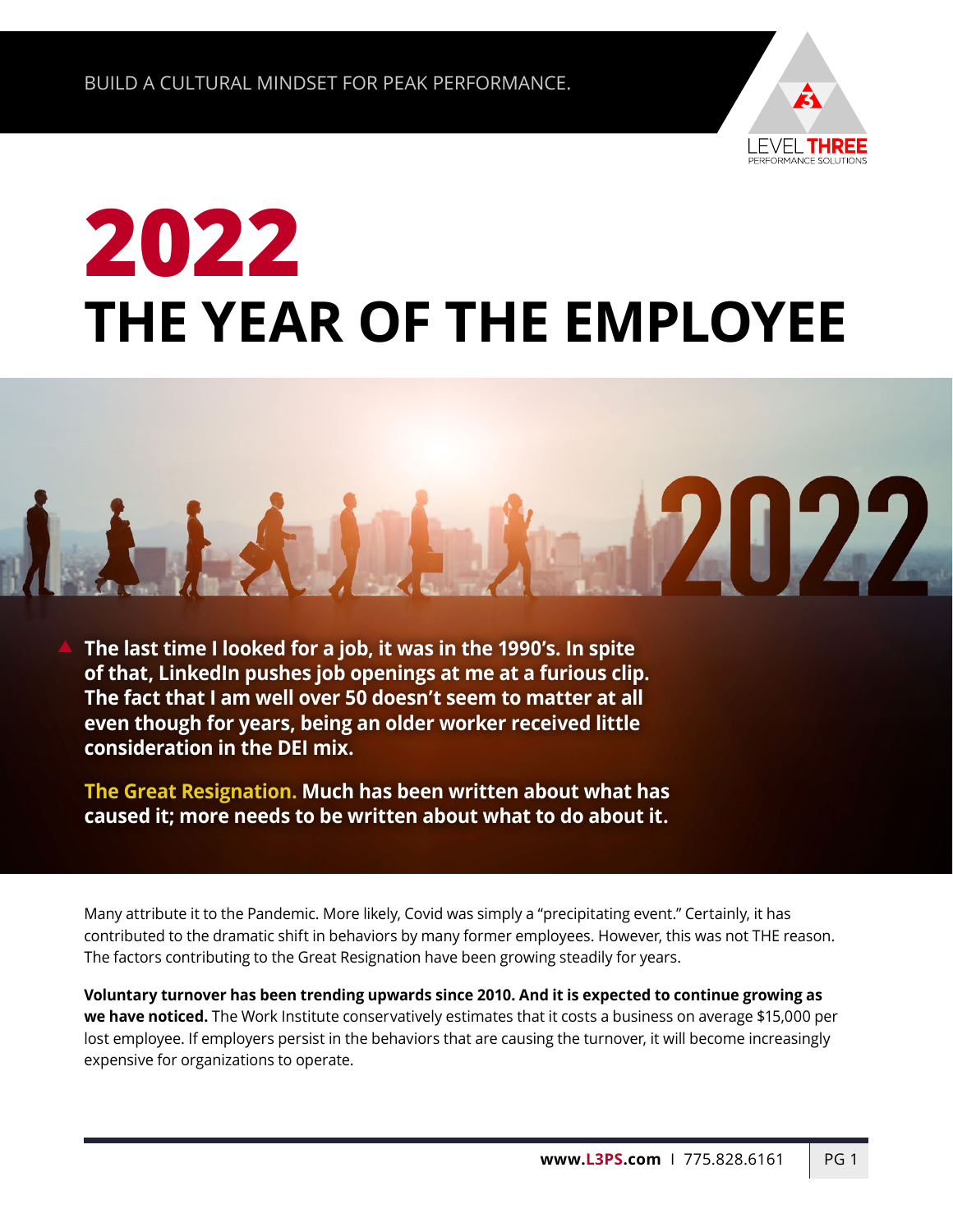

**According to the Bureau of Labor Statistics, the median wage for 40-hour-per-week workers in the United States is \$44,564 per year. Using the \$15,000 figure, we can estimate the total cost of turnover for U.S. companies in 2016 at \$617 billion.** In 2018, the Work Institute's study revealed that only 23 percent of those who changed jobs did so involuntarily. The remaining 77 percent voluntary quit rate represents a controllable cost for U.S. companies of \$475 billion. To give this some perspective, if employers reduced preventable turnover by 10 percent, they would save \$47 billion; if they reduced preventable turnover by 20 percent, the savings would amount to \$95 billion. At some point, those types of gains turn into real money.

These statistics on turnover occurred pre-Pandemic. Add the Great Resignation to the equation and it is clear, employers who continue to act as in the past will suffer strong economic consequences. The upshot of this: 2022 is The Year of the Employee.

**What should employers do? It is instructive to pay attention to the Work Institute data outlining the main reasons for preventable job changes in order of importance:**